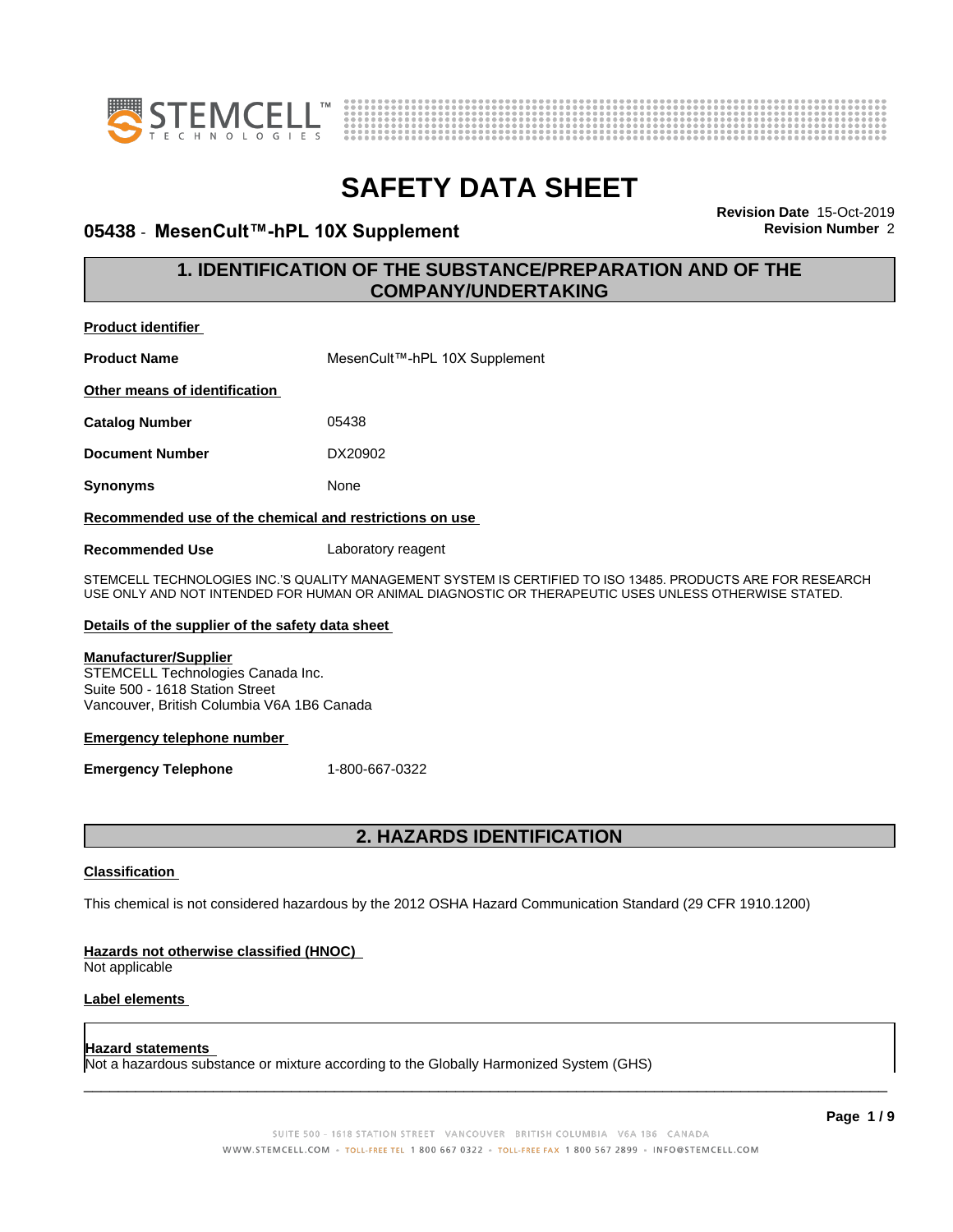



# \_\_\_\_\_\_\_\_\_\_\_\_\_\_\_\_\_\_\_\_\_\_\_\_\_\_\_\_\_\_\_\_\_\_\_\_\_\_\_\_\_\_\_\_\_\_\_\_\_\_\_\_\_\_\_\_\_\_\_\_\_\_\_\_\_\_\_\_\_\_\_\_\_\_\_\_\_\_\_\_\_\_\_\_\_\_\_\_\_\_\_\_\_ **Revision Date** 15-Oct-2019 **05438** - **MesenCult™-hPL10XSupplement Revision Number** 2

The product contains no substances which at their given concentration, are considered to be hazardous to health.

**Appearance** light yellow **Physical state** Liquid **Odor No information available Appearance** light yellow

#### **Other Information** Not applicable

**Unknown acute toxicity** 99.99901 % of the mixtureconsists of ingredient(s) of unknown toxicity 99.99901 % of the mixture consists of ingredient(s) of unknown acute oral toxicity 99.99901 % of the mixture consists of ingredient(s) of unknown acute dermal toxicity 99.99901 % of the mixture consists of ingredient(s) of unknown acute inhalation toxicity (gas) 99.99901 % of the mixture consists of ingredient(s) of unknown acute inhalation toxicity (vapor) 99.99901 % of the mixture consists of ingredient(s) of unknown acute inhalation toxicity (dust/mist)

### **3. COMPOSITION/INFORMATION ON INGREDIENTS**

### **Substance**

Not applicable.

### **Mixture**

Not a hazardous substance or mixture according to the Globally Harmonized System (GHS)

\*The exact percentage (concentration) ofcomposition has been withheld as a trade secret.

### **4. FIRST AID MEASURES**

### **Description of first aid measures**

| <b>Inhalation</b>   | Remove to fresh air.                                                                                                    |
|---------------------|-------------------------------------------------------------------------------------------------------------------------|
| Eye contact         | Rinse thoroughly with plenty of water for at least 15 minutes, lifting lower and upper eyelids.<br>Consult a physician. |
| <b>Skin contact</b> | Wash skin with soap and water.                                                                                          |
| Ingestion           | Clean mouth with water and drink afterwards plenty of water.                                                            |
|                     |                                                                                                                         |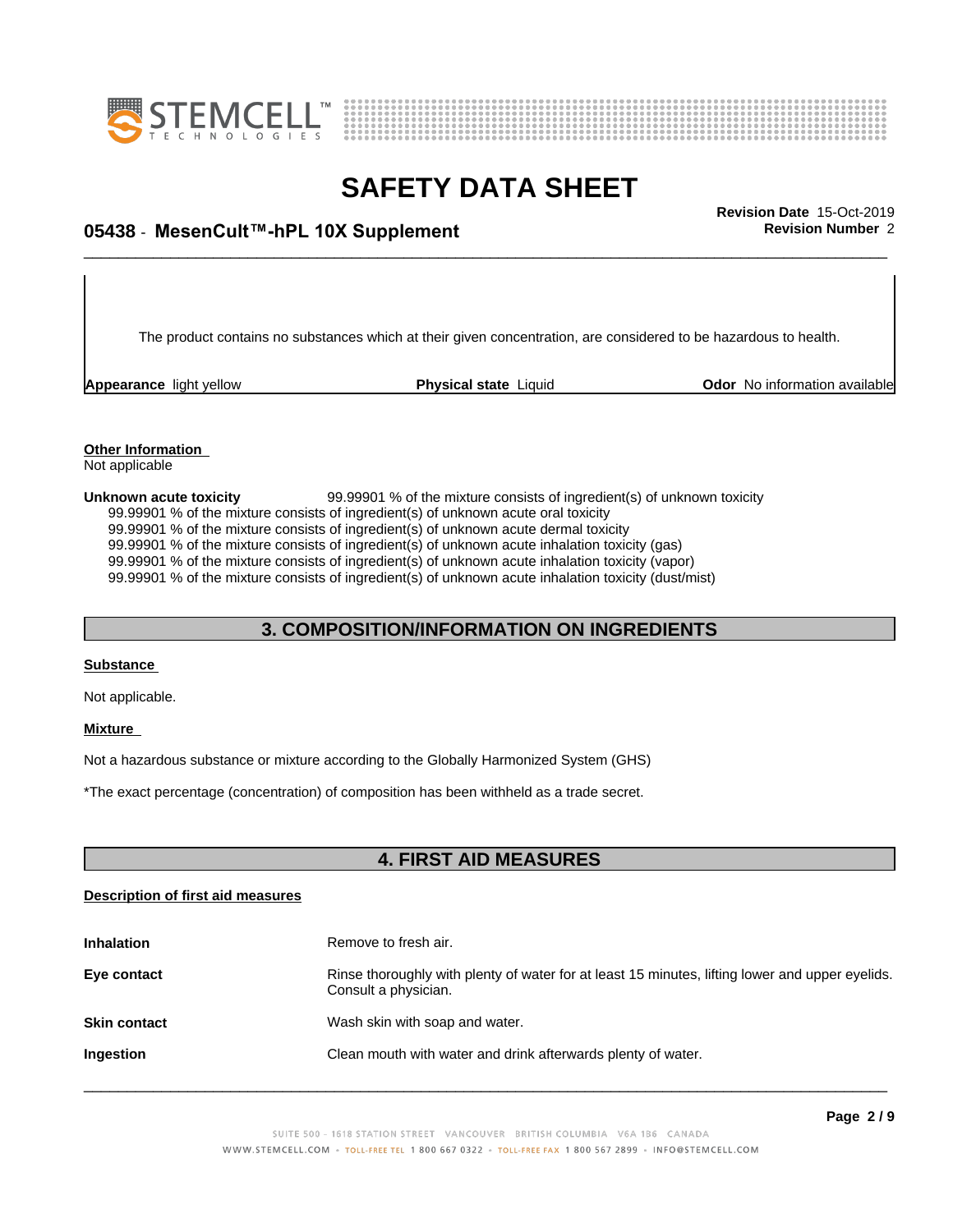



# \_\_\_\_\_\_\_\_\_\_\_\_\_\_\_\_\_\_\_\_\_\_\_\_\_\_\_\_\_\_\_\_\_\_\_\_\_\_\_\_\_\_\_\_\_\_\_\_\_\_\_\_\_\_\_\_\_\_\_\_\_\_\_\_\_\_\_\_\_\_\_\_\_\_\_\_\_\_\_\_\_\_\_\_\_\_\_\_\_\_\_\_\_ **Revision Date** 15-Oct-2019 **05438** - **MesenCult™-hPL10XSupplement Revision Number** 2

| Most important symptoms and effects, both acute and delayed                                               |                                                                                                                                       |  |
|-----------------------------------------------------------------------------------------------------------|---------------------------------------------------------------------------------------------------------------------------------------|--|
| Symptoms                                                                                                  | No information available.                                                                                                             |  |
|                                                                                                           | Indication of any immediate medical attention and special treatment needed                                                            |  |
| Note to physicians                                                                                        | Treat symptomatically.                                                                                                                |  |
|                                                                                                           |                                                                                                                                       |  |
|                                                                                                           | <b>5. FIRE-FIGHTING MEASURES</b>                                                                                                      |  |
| <b>Suitable Extinguishing Media</b>                                                                       | Use extinguishing measures that are appropriate to local circumstances and the<br>surrounding environment.                            |  |
| Unsuitable extinguishing media                                                                            | CAUTION: Use of water spray when fighting fire may be inefficient.                                                                    |  |
| Specific hazards arising from the<br>chemical                                                             | No information available.                                                                                                             |  |
| <b>Explosion data</b><br>Sensitivity to Mechanical Impact None.<br><b>Sensitivity to Static Discharge</b> | None.                                                                                                                                 |  |
| Special protective equipment for<br>fire-fighters                                                         | Firefighters should wear self-contained breathing apparatus and full firefighting turnout<br>gear. Use personal protection equipment. |  |

### **6. ACCIDENTAL RELEASE MEASURES**

**Personal precautions, protective equipment and emergency procedures**

**Personal precautions** Ensure adequate ventilation.

| <b>Environmental precautions</b>                     |                                                                                      |  |  |
|------------------------------------------------------|--------------------------------------------------------------------------------------|--|--|
| <b>Environmental precautions</b>                     | See Section 12 for additional Ecological Information.                                |  |  |
| Methods and material for containment and cleaning up |                                                                                      |  |  |
| <b>Methods for containment</b>                       | Prevent further leakage or spillage if safe to do so.                                |  |  |
| Methods for cleaning up                              | Pick up and transfer to properly labeled containers.                                 |  |  |
| Prevention of secondary hazards                      | Clean contaminated objects and areas thoroughly observing environmental regulations. |  |  |
|                                                      |                                                                                      |  |  |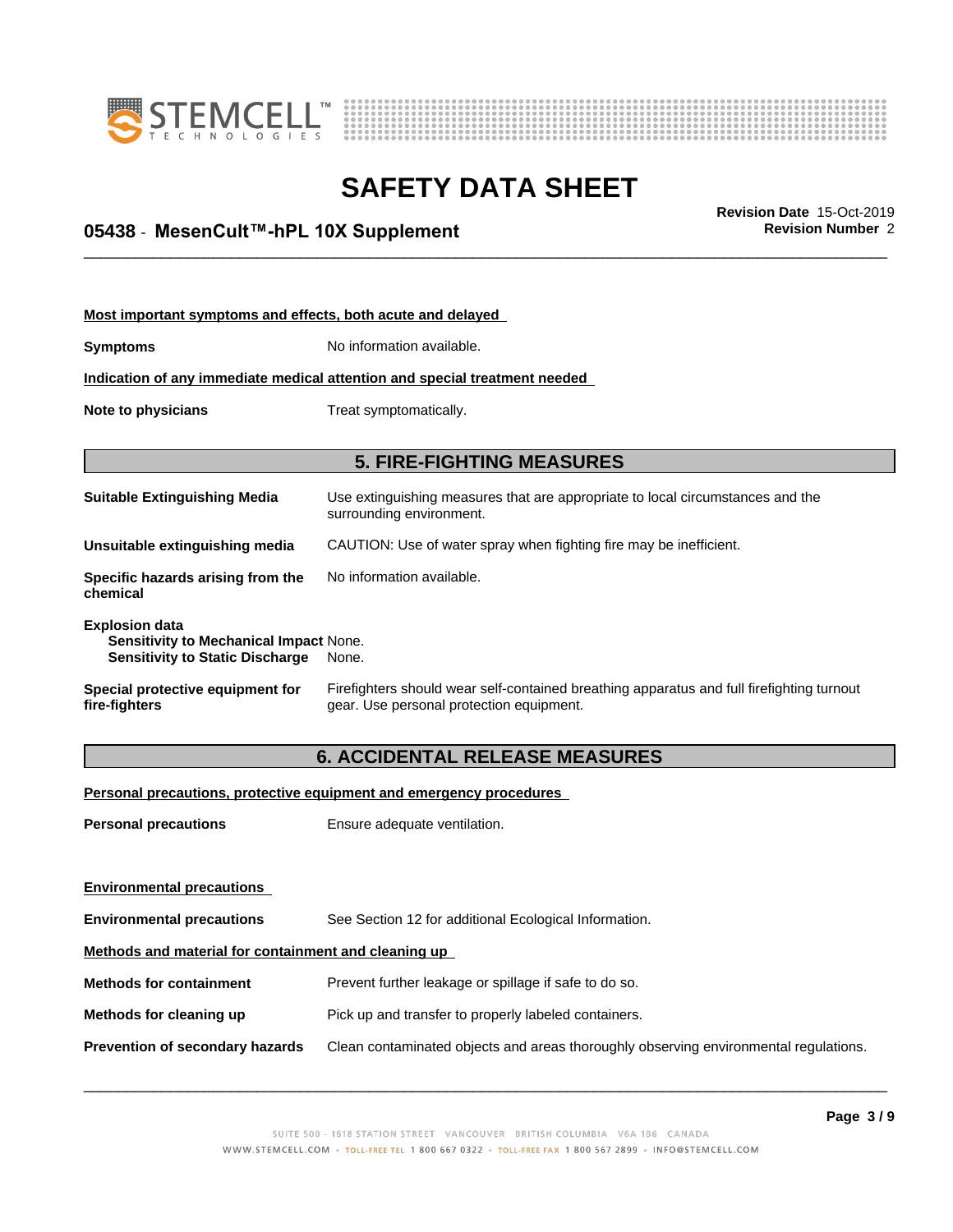



# \_\_\_\_\_\_\_\_\_\_\_\_\_\_\_\_\_\_\_\_\_\_\_\_\_\_\_\_\_\_\_\_\_\_\_\_\_\_\_\_\_\_\_\_\_\_\_\_\_\_\_\_\_\_\_\_\_\_\_\_\_\_\_\_\_\_\_\_\_\_\_\_\_\_\_\_\_\_\_\_\_\_\_\_\_\_\_\_\_\_\_\_\_ **Revision Date** 15-Oct-2019 **05438** - **MesenCult™-hPL10XSupplement Revision Number** 2

|                                                              | 7. HANDLING AND STORAGE                                                                                                                                                                                                                                                                                                                                                                                                            |  |
|--------------------------------------------------------------|------------------------------------------------------------------------------------------------------------------------------------------------------------------------------------------------------------------------------------------------------------------------------------------------------------------------------------------------------------------------------------------------------------------------------------|--|
| <b>Precautions for safe handling</b>                         |                                                                                                                                                                                                                                                                                                                                                                                                                                    |  |
| Advice on safe handling                                      | Handle in accordance with good industrial hygiene and safety practice.                                                                                                                                                                                                                                                                                                                                                             |  |
| Conditions for safe storage, including any incompatibilities |                                                                                                                                                                                                                                                                                                                                                                                                                                    |  |
| <b>Storage Conditions</b>                                    | Keep containers tightly closed in a dry, cool and well-ventilated place.                                                                                                                                                                                                                                                                                                                                                           |  |
| 8. EXPOSURE CONTROLS/PERSONAL PROTECTION                     |                                                                                                                                                                                                                                                                                                                                                                                                                                    |  |
| <b>Control parameters</b>                                    |                                                                                                                                                                                                                                                                                                                                                                                                                                    |  |
| <b>Exposure Limits</b>                                       | This product, as supplied, does not contain any hazardous materials with occupational<br>exposure limits established by the region specific regulatory bodies.                                                                                                                                                                                                                                                                     |  |
| <b>Appropriate engineering controls</b>                      |                                                                                                                                                                                                                                                                                                                                                                                                                                    |  |
| <b>Engineering controls</b>                                  | <b>Showers</b><br>Eyewash stations<br>Ventilation systems.                                                                                                                                                                                                                                                                                                                                                                         |  |
|                                                              | Individual protection measures, such as personal protective equipment                                                                                                                                                                                                                                                                                                                                                              |  |
| <b>Eye/face protection</b>                                   | No special protective equipment required.                                                                                                                                                                                                                                                                                                                                                                                          |  |
| Skin and body protection                                     | No special protective equipment required.                                                                                                                                                                                                                                                                                                                                                                                          |  |
| <b>Respiratory protection</b>                                | No protective equipment is needed under normal use conditions. If exposure limits are<br>exceeded or irritation is experienced, ventilation and evacuation may be required.                                                                                                                                                                                                                                                        |  |
| Other protection                                             | This product contains material derived from human plasma. Donors have been tested and<br>found negative for HIV-1 and -2, hepatitis B, and hepatitis C prior to donation. However, this<br>product should be considered potentially infectious. Use controls and personal protection<br>appropriate for biohazardous infectious materials, as described in: Canadian Biosafety<br>Standards and Guidelines (CBSG), Second Edition. |  |
| <b>General hygiene considerations</b>                        | Handle in accordance with good industrial hygiene and safety practice.                                                                                                                                                                                                                                                                                                                                                             |  |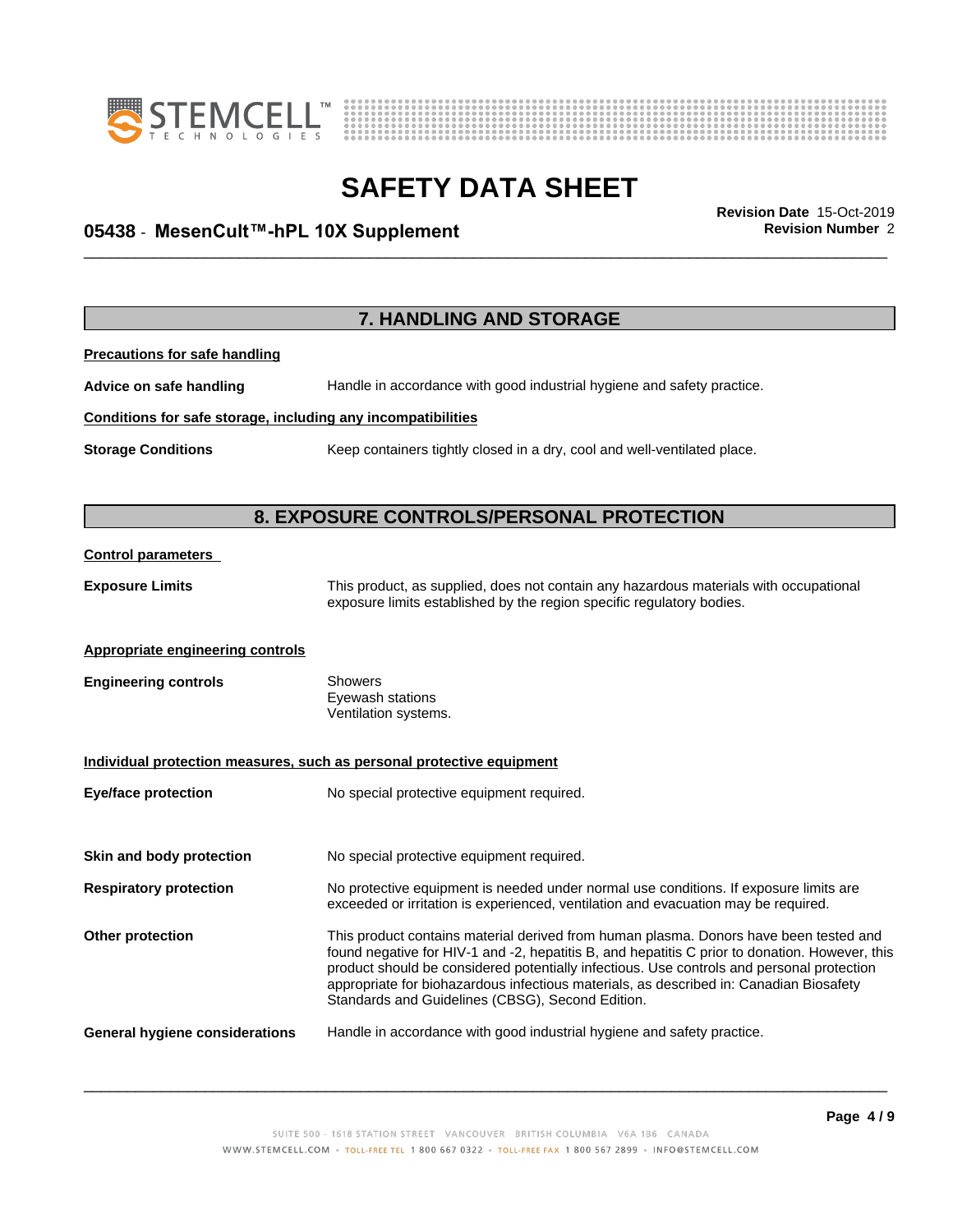



# \_\_\_\_\_\_\_\_\_\_\_\_\_\_\_\_\_\_\_\_\_\_\_\_\_\_\_\_\_\_\_\_\_\_\_\_\_\_\_\_\_\_\_\_\_\_\_\_\_\_\_\_\_\_\_\_\_\_\_\_\_\_\_\_\_\_\_\_\_\_\_\_\_\_\_\_\_\_\_\_\_\_\_\_\_\_\_\_\_\_\_\_\_ **Revision Date** 15-Oct-2019 **05438** - **MesenCult™-hPL10XSupplement Revision Number** 2

### **9. PHYSICAL AND CHEMICAL PROPERTIES**

**Information on basic physical and chemical properties**

**Physical state** Liquid **Appearance** light yellow

**Explosive properties**<br> **Oxidizing properties**<br>
No information available **Oxidizing properties Melting point / freezing point** No data available None known<br> **Boiling point / boiling range** No data available None known **Boiling point / boiling range** No data available None known<br> **Flash point None known**<br>
No data available None known **Flash point** No data available **Evaporation rate** *rate* No data available **None known Flammability (solid, gas)** No data available None known **Flammability Limit in Air None known None known Upper flammability limit:** No data available **Lower flammability limit:** No data available **Vapor pressure** 1980 in the Modata available 1980 in the None known<br> **Vapor density** 1980 in the None Known None known in the None known None known **Vapor density No data available and the Choice of Choice Algebra 2016** None known<br> **Relative density No data available None known Relative density Water solubility No data available None known Solubility in other solvents** No data available None known **Partition coefficient**<br> **Autoignition temperature**<br>
No data available None Known<br>
None known **Autoignition temperature** Mo data available Mone known<br> **Decomposition temperature** No data available None known **Decomposition temperature** No data available None known<br> **Kinematic viscosity** No data available None known **Kinematic viscosity** No data available<br> **Dynamic viscosity** No data available **Dynamic** viscosity

**Other Information**

# **Color** No information available **Odor Odor** No information available<br> **Odor threshold No information available No information available**

**PH** No data available **None known**<br>
No data available None known

**Softening point** No information available **Molecular weight** No information available **Molecular formula** No information available **VOC Content (%)** No information available **Liquid Density No information available Bulk density** No information available

# **Property Calles Values Values**<br> **Property Remarks • Method**<br> **PRICION CONTRACTE INTERET ACCOUNT ACCOUNT ACCOUNT ACCOUNT ACCOUNT ACCOUNT ACCOUNT ACCOUNT ACCOUNT ACCOUNT ACCOUNT ACCOUNT ACCOUNT ACCOUNT ACCOUNT ACCOUNT ACC**

None known

### **10. STABILITY AND REACTIVITY**

**Reactivity** No information available. **Chemical stability** Stable under normal conditions. **Possibility of hazardous reactions** None under normal processing.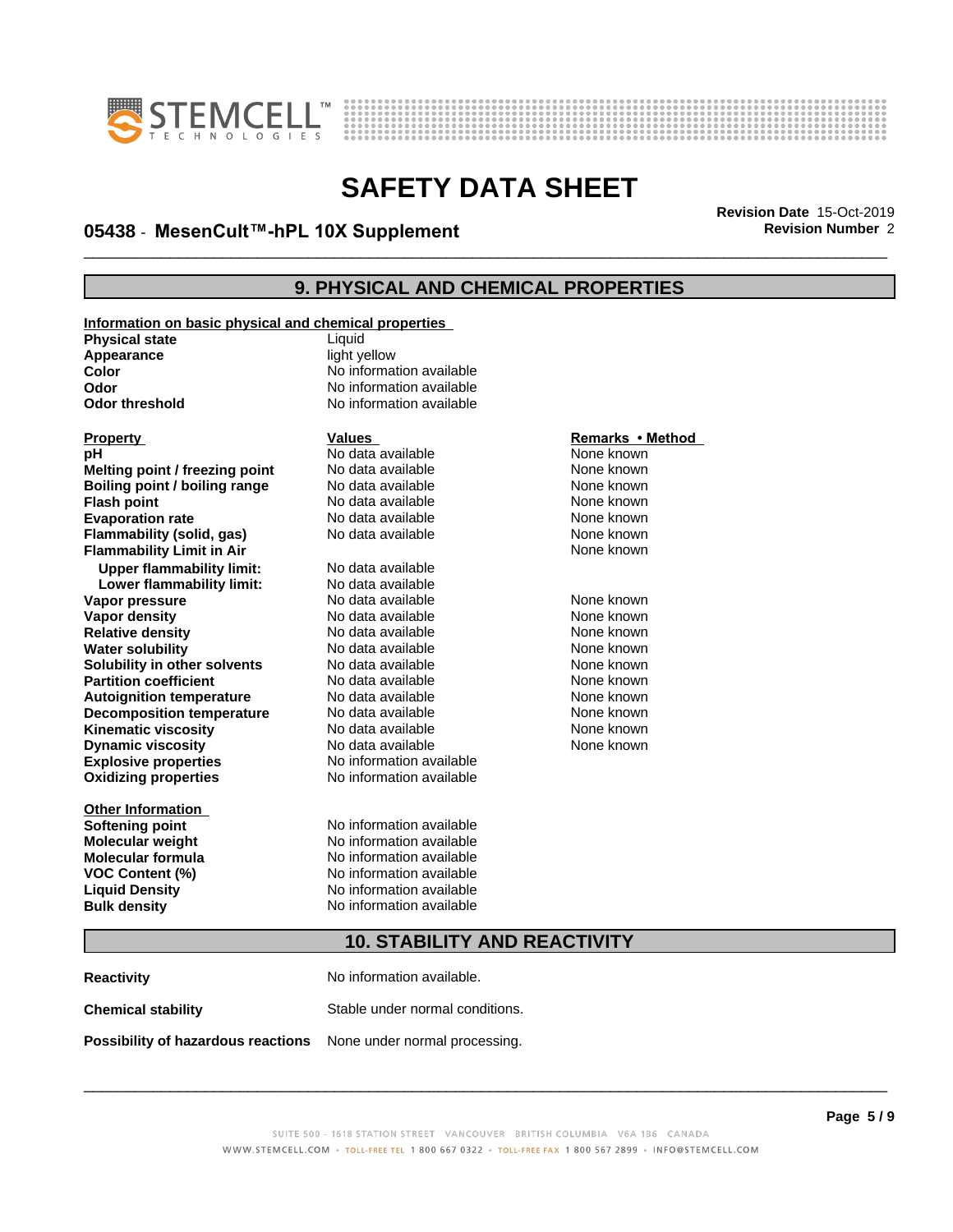



# \_\_\_\_\_\_\_\_\_\_\_\_\_\_\_\_\_\_\_\_\_\_\_\_\_\_\_\_\_\_\_\_\_\_\_\_\_\_\_\_\_\_\_\_\_\_\_\_\_\_\_\_\_\_\_\_\_\_\_\_\_\_\_\_\_\_\_\_\_\_\_\_\_\_\_\_\_\_\_\_\_\_\_\_\_\_\_\_\_\_\_\_\_ **Revision Date** 15-Oct-2019 **05438** - **MesenCult™-hPL10XSupplement Revision Number** 2

| <b>Conditions to avoid</b> | None known based on information supplied. |
|----------------------------|-------------------------------------------|
|                            |                                           |

**Incompatible materials** None known based on information supplied.

**Hazardous decomposition products** None known based on information supplied.

### **11. TOXICOLOGICAL INFORMATION**

### **Information on likely routes of exposure**

**Product Information**

| <b>Inhalation</b>   | Specific test data for the substance or mixture is not available. |
|---------------------|-------------------------------------------------------------------|
| Eye contact         | Specific test data for the substance or mixture is not available. |
| <b>Skin contact</b> | Specific test data for the substance or mixture is not available. |
| Ingestion           | Specific test data for the substance or mixture is not available. |

### **<u>Symptoms related to the physical, chemical and toxicological characteristics</u>**

**Symptoms** No information available.

### **Numerical measures of toxicity**

### **Acute toxicity**

**Unknown acute toxicity** 99.99901 % of the mixture consists of ingredient(s) of unknown toxicity 99.99901 % of the mixture consists of ingredient(s) of unknown acute oral toxicity 99.99901 % of the mixture consists of ingredient(s) of unknown acute dermal toxicity 99.99901 % of the mixture consists of ingredient(s) of unknown acute inhalation toxicity (gas) 99.99901 % of the mixture consists of ingredient(s) of unknown acute inhalation toxicity (vapor) 99.99901 % of the mixture consists of ingredient(s) of unknown acute inhalation toxicity (dust/mist)

### **Delayed and immediate effects as well as chronic effects from short and long-term exposure**

| Skin corrosion/irritation         | No information available. |
|-----------------------------------|---------------------------|
| Serious eye damage/eye irritation | No information available. |
| Respiratory or skin sensitization | No information available. |
| Germ cell mutagenicity            | No information available. |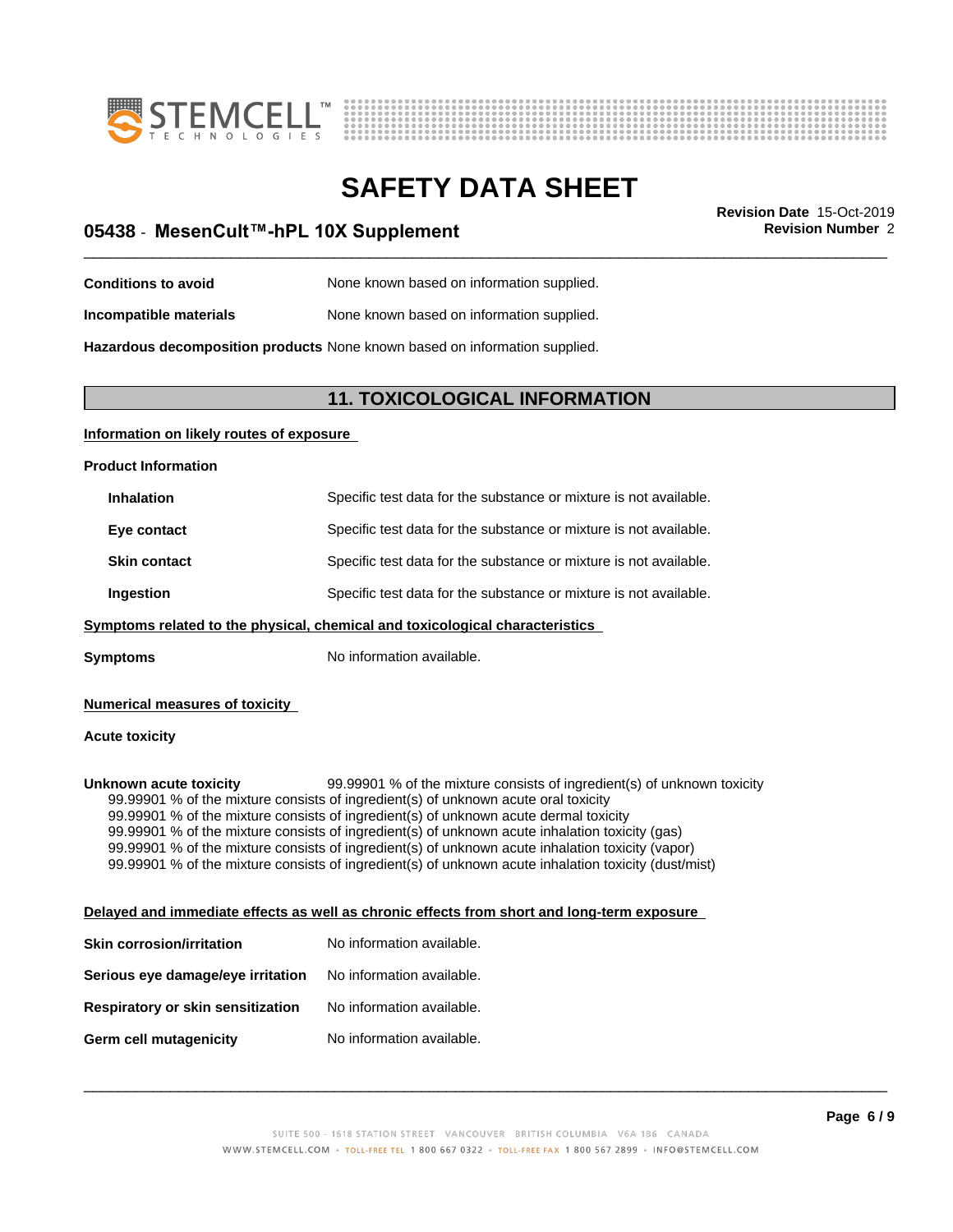



# \_\_\_\_\_\_\_\_\_\_\_\_\_\_\_\_\_\_\_\_\_\_\_\_\_\_\_\_\_\_\_\_\_\_\_\_\_\_\_\_\_\_\_\_\_\_\_\_\_\_\_\_\_\_\_\_\_\_\_\_\_\_\_\_\_\_\_\_\_\_\_\_\_\_\_\_\_\_\_\_\_\_\_\_\_\_\_\_\_\_\_\_\_ **Revision Date** 15-Oct-2019 **05438** - **MesenCult™-hPL10XSupplement Revision Number** 2

| Carcinogenicity                 | No information available. |
|---------------------------------|---------------------------|
| <b>Reproductive toxicity</b>    | No information available. |
| <b>STOT - single exposure</b>   | No information available. |
| <b>STOT - repeated exposure</b> | No information available. |
| <b>Aspiration hazard</b>        | No information available. |

### **12. ECOLOGICAL INFORMATION**

| Ecotoxicity                   | The environmental impact of this product has not been fully investigated. |
|-------------------------------|---------------------------------------------------------------------------|
| Persistence and degradability | No information available.                                                 |
| <b>Bioaccumulation</b>        | There is no data for this product.                                        |
| Other adverse effects         | No information available.                                                 |

### **13. DISPOSAL CONSIDERATIONS**

| Waste treatment methods                |                                                                                                                    |  |
|----------------------------------------|--------------------------------------------------------------------------------------------------------------------|--|
| Waste from residues/unused<br>products | Dispose of in accordance with local regulations. Dispose of waste in accordance with<br>environmental legislation. |  |
| Contaminated packaging                 | Do not reuse empty containers.                                                                                     |  |

### **14. TRANSPORT INFORMATION**

| <b>DOT</b> | Not regulated |
|------------|---------------|
| <b>TDG</b> | Not regulated |
| <b>MEX</b> | Not regulated |
| ICAO (air) | Not regulated |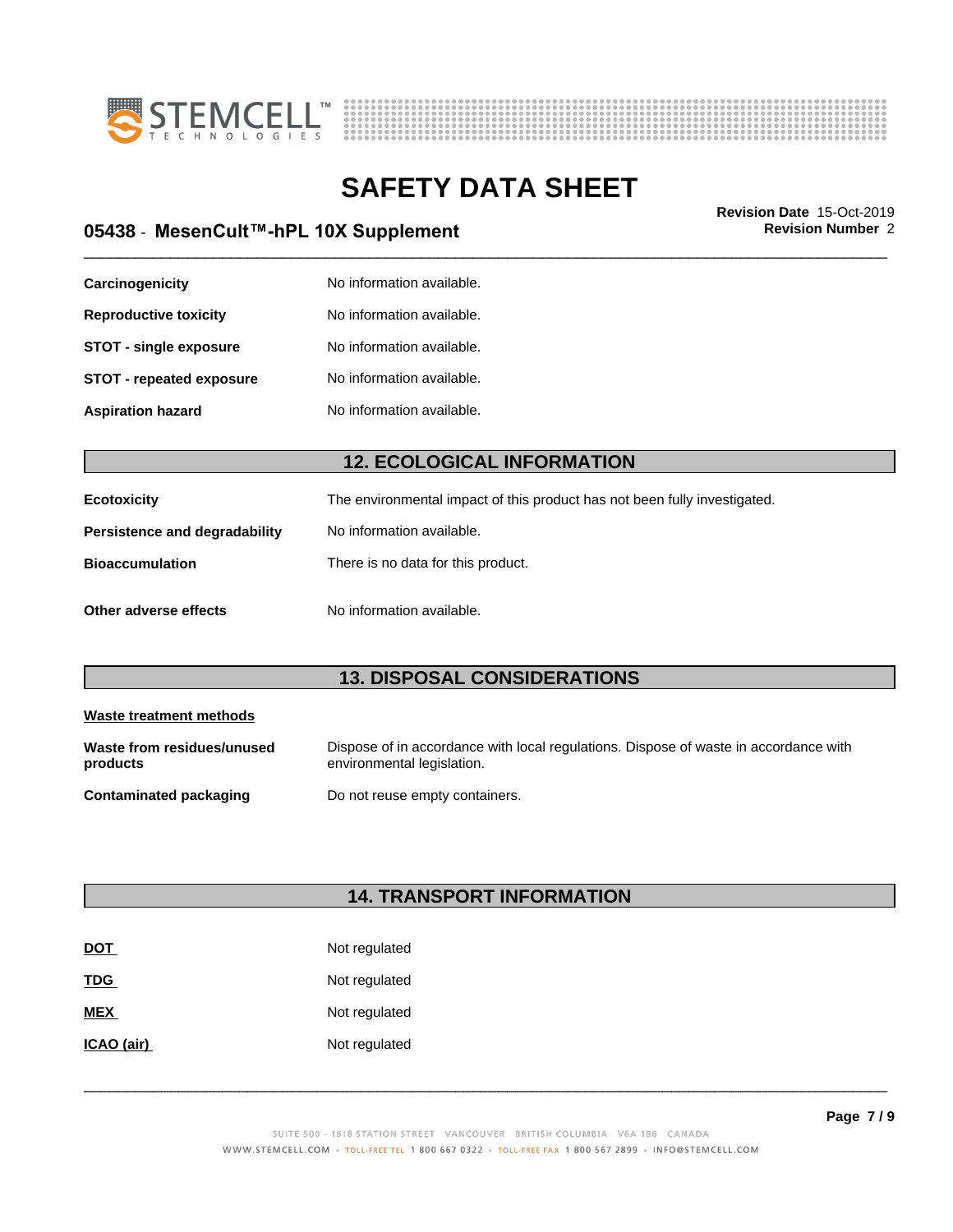



# **SAFETY DATA SHEET**<br>Revision Date 15-Oct-2019

# \_\_\_\_\_\_\_\_\_\_\_\_\_\_\_\_\_\_\_\_\_\_\_\_\_\_\_\_\_\_\_\_\_\_\_\_\_\_\_\_\_\_\_\_\_\_\_\_\_\_\_\_\_\_\_\_\_\_\_\_\_\_\_\_\_\_\_\_\_\_\_\_\_\_\_\_\_\_\_\_\_\_\_\_\_\_\_\_\_\_\_\_\_ **Revision Date** 15-Oct-2019 **05438** - **MesenCult™-hPL10XSupplement Revision Number** 2

| <b>IATA</b> | Not regulated |
|-------------|---------------|
| <b>IMDG</b> | Not regulated |
| RID         | Not regulated |
| <b>ADR</b>  | Not regulated |
| <b>ADN</b>  | Not regulated |

### **15. REGULATORY INFORMATION**

| <b>International Inventories</b> |                 |
|----------------------------------|-----------------|
| TSCA                             | Does not comply |
| <b>DSL/NDSL</b>                  | Does not comply |
| <b>EINECS/ELINCS</b>             | Does not comply |
| ENCS                             | Does not comply |
| IECSC                            | Does not comply |
| KECL                             | Does not comply |
| PICCS                            | Does not comply |
| AICS                             | Does not comply |
|                                  |                 |

 **Legend:**

 **TSCA** - United States Toxic Substances Control Act Section 8(b) Inventory

 **DSL/NDSL** - Canadian Domestic Substances List/Non-Domestic Substances List

 **EINECS/ELINCS** - European Inventory of Existing Chemical Substances/European List of Notified Chemical Substances

 **ENCS** - Japan Existing and New Chemical Substances

 **IECSC** - China Inventory of Existing Chemical Substances

 **KECL** - Korean Existing and Evaluated Chemical Substances

 **PICCS** - Philippines Inventory of Chemicals and Chemical Substances

 **AICS** - Australian Inventory of Chemical Substances

### **US Federal Regulations**

### **SARA 313**

Section 313 of Title III of the Superfund Amendments and Reauthorization Act of 1986 (SARA). This product does not contain any chemicals which are subject to the reporting requirements of the Act and Title 40 of the Code of Federal Regulations, Part 372.

### **SARA 311/312 Hazard Categories**

| <b>Acute health hazard</b>        | N٥ |
|-----------------------------------|----|
| <b>Chronic Health Hazard</b>      | No |
| Fire hazard                       | N٥ |
| Sudden release of pressure hazard | N٥ |
| <b>Reactive Hazard</b>            | Nο |

### **CWA (Clean WaterAct)**

This product does not contain any substances regulated as pollutants pursuant to the Clean Water Act (40 CFR 122.21 and 40 CFR 122.42).